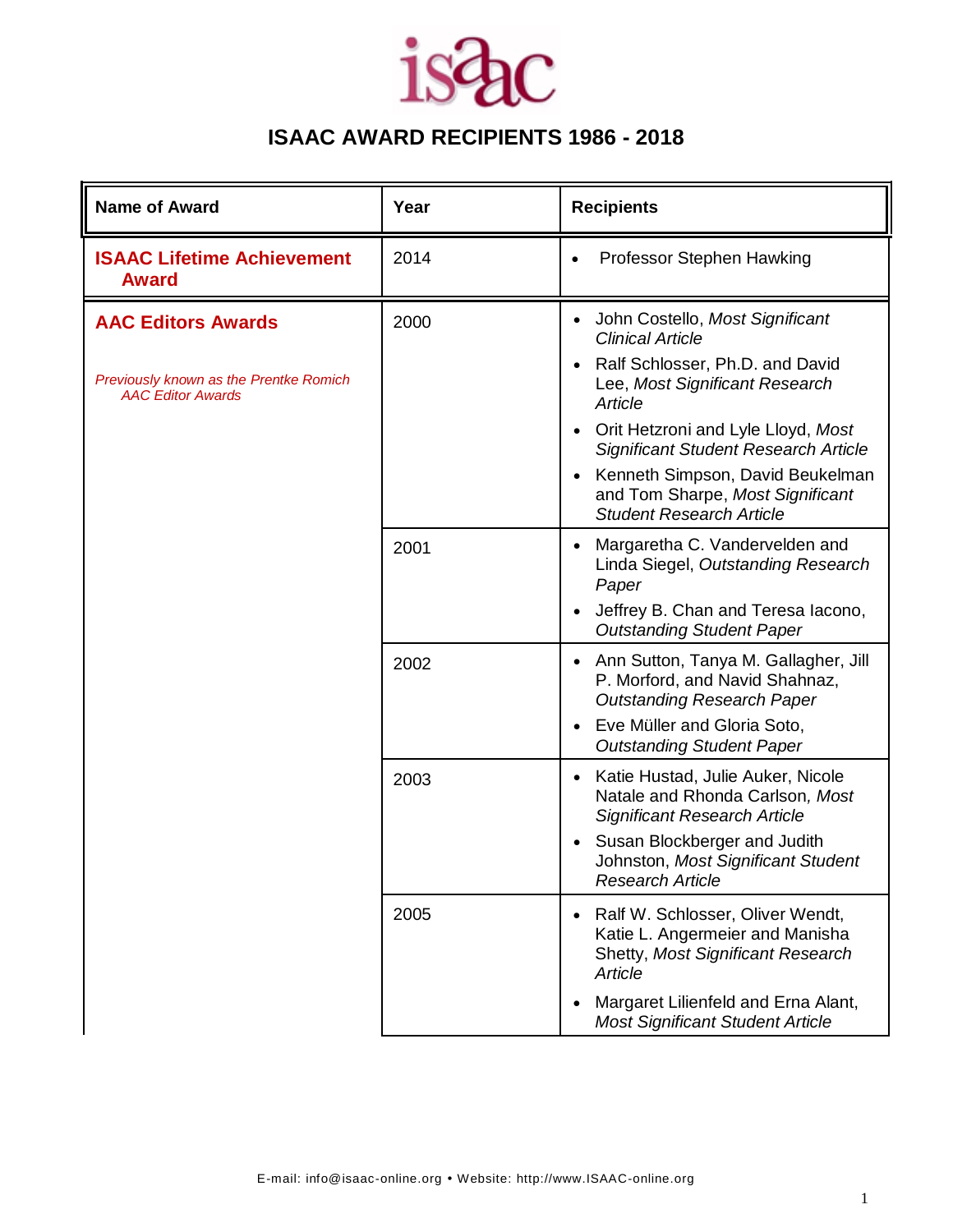### ЪC **is**

| <b>Name of Award</b>                 | Year | <b>Recipients</b>                                                                                                                                                                                                                                                                                                                                                                 |
|--------------------------------------|------|-----------------------------------------------------------------------------------------------------------------------------------------------------------------------------------------------------------------------------------------------------------------------------------------------------------------------------------------------------------------------------------|
| <b>AAC Editors Awards, continued</b> | 2007 | David McNaughton, Diane Bryen,<br>$\bullet$<br><b>Most Significant Research Article</b><br>Shelly K. Lund, Janice Light, Most<br>$\bullet$<br><b>Significant Student Article</b>                                                                                                                                                                                                  |
|                                      | 2008 | Mats Granlund, Eva Bjorck-Akesson,<br>Jenny Wilder & Regina Ylven, Most<br><b>Significant Research Article</b><br>Michael Clark & Ray Wilkinson, Most<br><b>Significant Student Article</b>                                                                                                                                                                                       |
|                                      | 2009 | Jeff Sigafoos, Vanessa A. Green,<br>$\bullet$<br>Donna Payne, Seung-Hyun Son,<br>Mark O'Reilly, Guilio E. Lancioni<br><b>Most Significant Research Article</b><br>Lauren Cooper, Susan Balandin,<br>David Trembath, Most Significant<br><b>Student Article</b>                                                                                                                    |
|                                      | 2010 | David McNaughton, Diane Bryen,<br>$\bullet$<br><b>Most Significant Research Article</b><br>Shelly K. Lund, Janice Light, Most<br><b>Significant Student Article</b>                                                                                                                                                                                                               |
|                                      | 2012 | Emily R. Baumann Leech, Cynthia J.<br>$\bullet$<br>Cress, Most Significant Research<br>Article<br>Kazuko Fujisawa, Tomoyoshi Inoue,<br>Yuko Yamana, Hirofumi Hayashi,<br><b>Most Significant Research Article</b><br>Gonda Pickl, Most Significant<br>$\bullet$<br><b>Research Article</b><br>Nadine Trottier, Lorraine Kamp, Pat<br>Mirenda, Most Significant Student<br>Article |
|                                      | 2013 | R. Michael Barker, Sanae Akabe,<br>$\bullet$<br>Nancy C. Brady, Kathy Thiemann-<br>Bourque, Most Significant Research<br>Article<br>Virginia L Walker, Martha E. Snell,<br>$\bullet$<br><b>Most Significant Student Article</b>                                                                                                                                                   |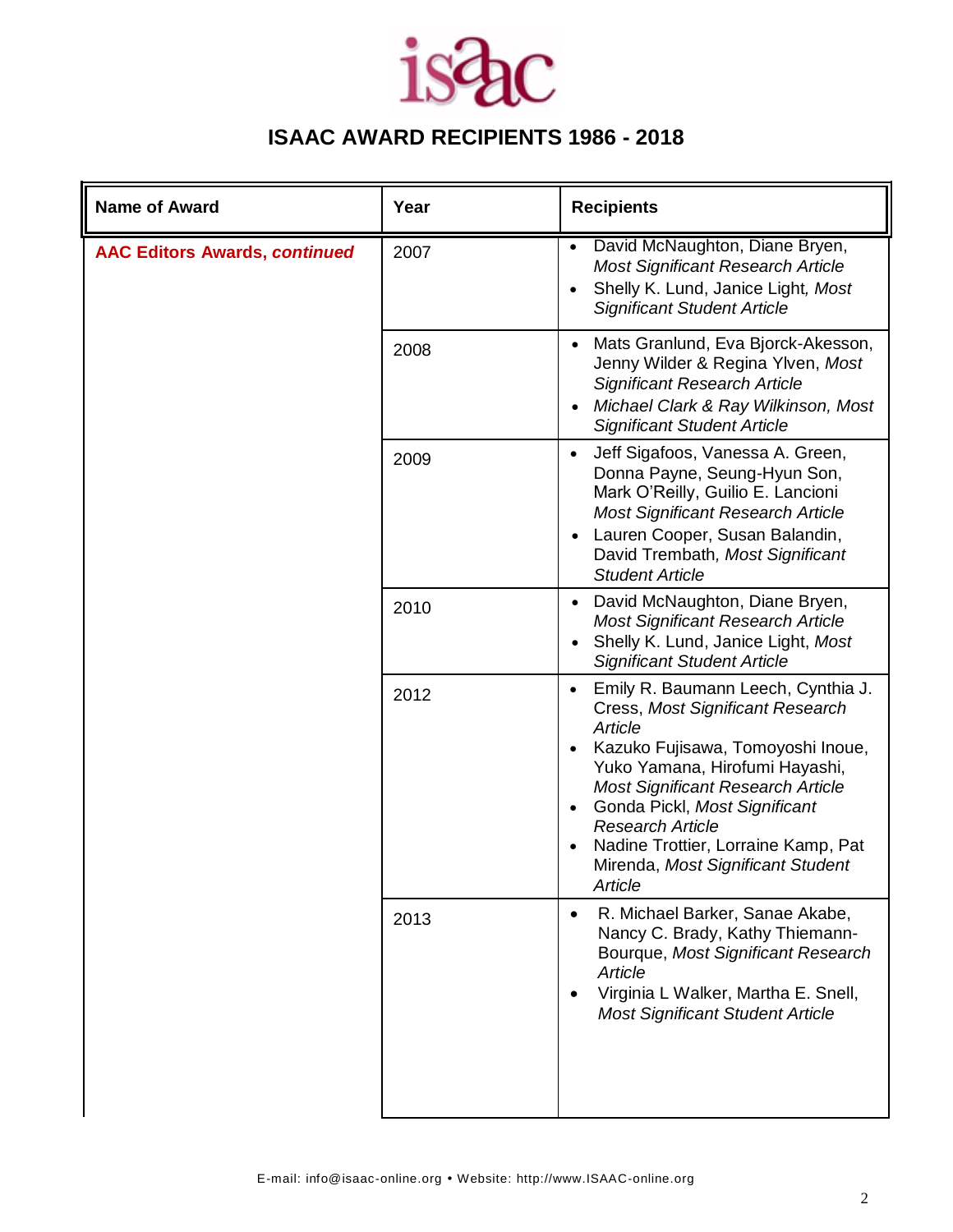

| <b>Name of Award</b>                 | Year | <b>Recipients</b>                                                                                                                                                                                                                                                            |
|--------------------------------------|------|------------------------------------------------------------------------------------------------------------------------------------------------------------------------------------------------------------------------------------------------------------------------------|
| <b>AAC Editors Awards, continued</b> | 2015 | Jennifer Kent-Walsh, Kimberley A.<br>Murza, Melissa D. Melani, Cathy<br><b>Binger, Most Significant Research</b><br>Article<br>Jennifer J. Thistle, Krista M.<br>Wilkinson, Most Significant Student<br>Article                                                              |
|                                      | 2016 | Nina Klang, Charity Rowland,<br>$\bullet$<br>Melanie Fried-Oken, Sandra Steiner,<br>Mats Granlund, Margareta Adolfsson,<br><b>Most Significant Research Article</b><br>Kara F. Madeiros, Cynthia J. Cress,<br>Matthew C. Lambert, Most<br><b>Significant Student Article</b> |
|                                      | 2017 | Michael T. Clarke, Gloria Soto, Keith<br>$\bullet$<br>Nelson, Most Significant Research<br>Article<br>Anna A. Allen, Ralf W. Schlosser,<br>Kristofer L. Brock, Howard C. Shane,<br><b>Most Significant Student Article</b>                                                   |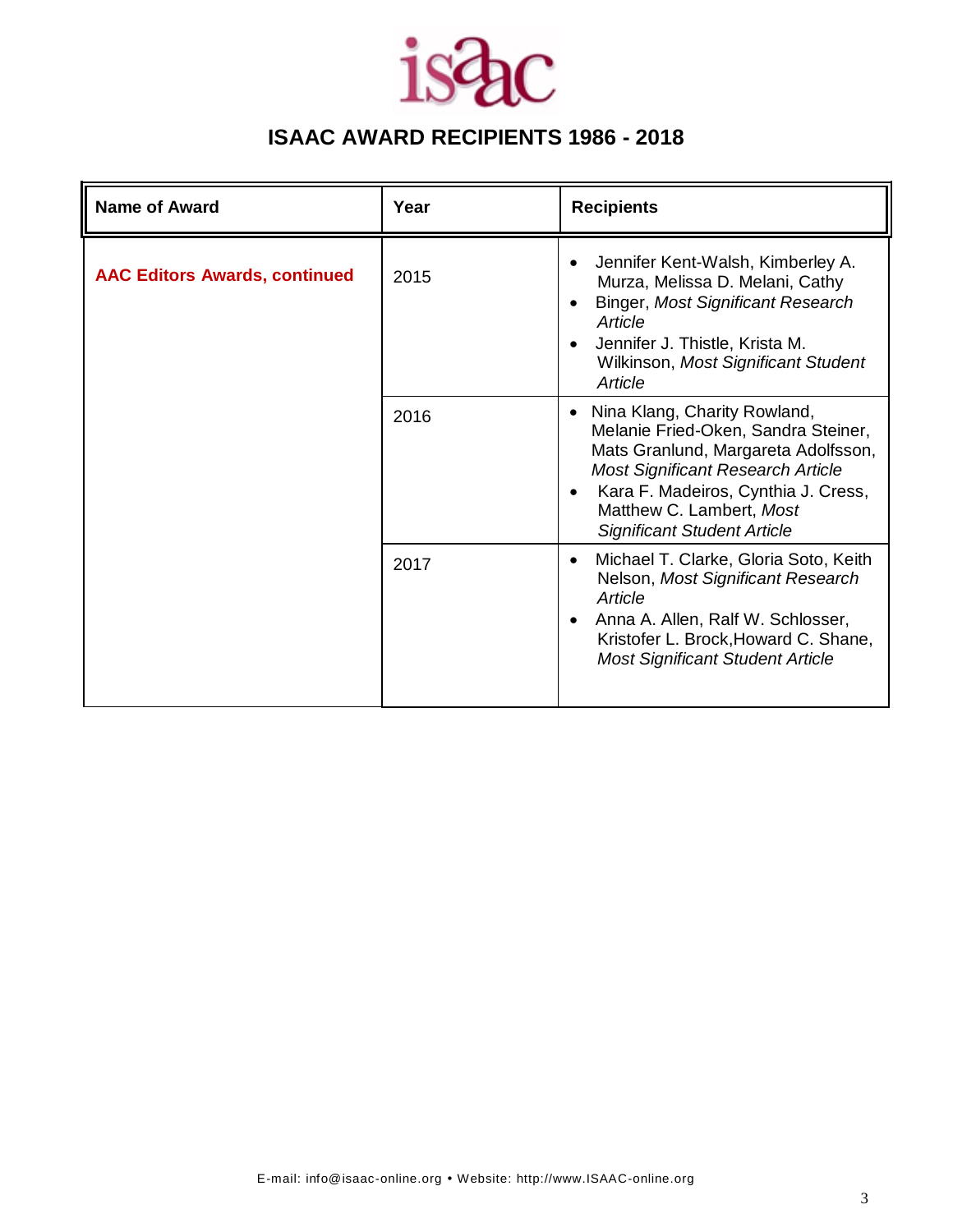| <b>Name of Award</b>               | <b>Year Awarded</b> | <b>Recipients</b>                                                                                                                                                                                                  |
|------------------------------------|---------------------|--------------------------------------------------------------------------------------------------------------------------------------------------------------------------------------------------------------------|
| <b>The ISAAC President's Award</b> | 1986                | Ena Davies, Cardiff Wales<br>$\bullet$                                                                                                                                                                             |
|                                    | 1988                | Lyle Lloyd, USA<br>$\bullet$                                                                                                                                                                                       |
|                                    | 1990                | Barbara Collier, Canada<br>$\bullet$<br>Sudha Kaul, India<br>$\bullet$                                                                                                                                             |
|                                    | 1992                | Liz Baer, Canada<br>$\bullet$                                                                                                                                                                                      |
|                                    | 1994                | Michael B. Williams, USA<br>$\bullet$                                                                                                                                                                              |
|                                    | 1996                | Anne Warrick, Canada<br>$\bullet$<br>Astri Holgersen, Norway<br>$\bullet$                                                                                                                                          |
|                                    | 1998                | Joan Bruno, USA<br>$\bullet$<br>Orit E. Hetzroni, Israel<br>$\bullet$<br>Pat Mirenda, Canada<br>$\bullet$<br>David R. Beukelman, USA<br>$\bullet$<br>Lyle Lloyd, USA<br>$\bullet$<br>David Yoder, USA<br>$\bullet$ |
|                                    | 2000                | Luis Azevedo, Portugal<br>$\bullet$                                                                                                                                                                                |
|                                    | 2002                | Pegi Young, USA<br>$\bullet$                                                                                                                                                                                       |
|                                    | 2004                | Els Koerselman, The Netherlands,<br>$\bullet$<br>posthumously<br>Jean-Claude Gabus, Switzerland,<br>$\bullet$                                                                                                      |
|                                    |                     | posthumously                                                                                                                                                                                                       |
|                                    | 2006                | Meredith Allan, Australia<br>$\bullet$                                                                                                                                                                             |
|                                    | 2008                | Mona Zaccak, Canada<br>$\bullet$                                                                                                                                                                                   |
|                                    | 2010                | Keren Yaniv, Israel<br>$\bullet$                                                                                                                                                                                   |
|                                    | 2012                | Martin Pistorius, UK / South Africa<br>$\bullet$                                                                                                                                                                   |
|                                    | 2014                | Jackie Brown, Canada<br>$\bullet$                                                                                                                                                                                  |
|                                    | 2016                | Janice Light and David McNaughton,<br>$\bullet$<br><b>USA</b>                                                                                                                                                      |
|                                    | 2018                | <b>Not presented</b><br>$\bullet$                                                                                                                                                                                  |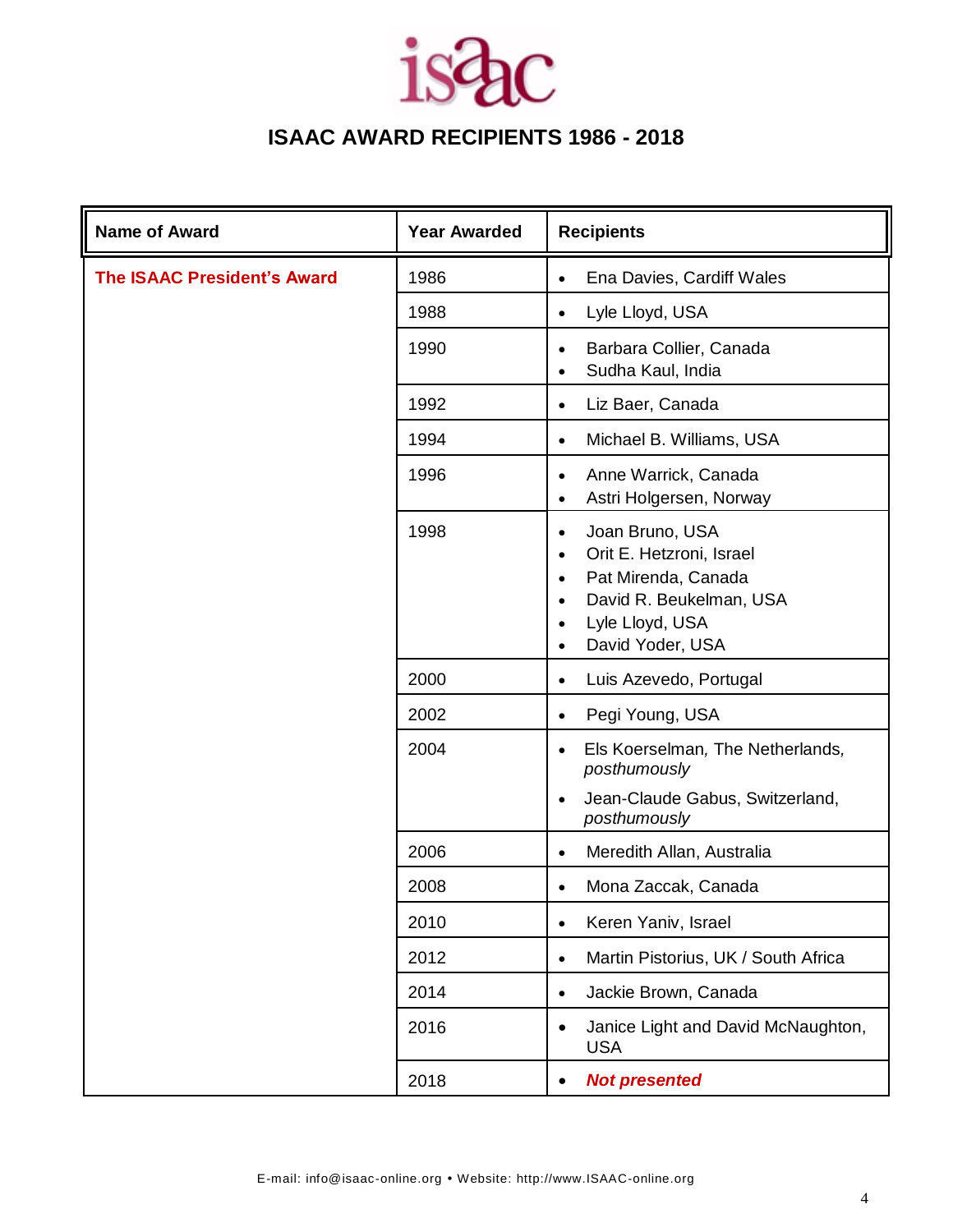| <b>Name of Award</b>                                                                           | Year | <b>Recipients</b>                               |
|------------------------------------------------------------------------------------------------|------|-------------------------------------------------|
| <b>The ISAAC Outstanding Consumer</b><br><b>Lecture Award</b>                                  | 1992 | Mick Joyce, USA<br>$\bullet$                    |
|                                                                                                | 1994 | Paul Marshall, Canada<br>$\bullet$              |
|                                                                                                | 1996 | Michael B. Williams, USA<br>$\bullet$           |
|                                                                                                | 1998 | Meredith Margaret Allan, Australia<br>$\bullet$ |
|                                                                                                | 2000 | Heather Rose (Slattery), Australia<br>$\bullet$ |
|                                                                                                | 2002 | Solomon Rakhman, USA<br>$\bullet$               |
|                                                                                                | 2004 | Sayomdeb Mukherjee, India<br>$\bullet$          |
|                                                                                                | 2006 | Yoosun Chung, USA<br>$\bullet$                  |
|                                                                                                | 2008 | India Ochs, USA<br>$\bullet$                    |
|                                                                                                | 2010 | Thor Sandmel, Norway<br>$\bullet$               |
| *Before 2014, known as the<br><b>Words+/ISAAC Outstanding</b><br><b>Consumer Lecture Award</b> | 2012 | Lisa Lehmann, Australia<br>$\bullet$            |
|                                                                                                | 2014 | Fiona Given, Australia<br>$\bullet$             |
|                                                                                                | 2016 | Glenda Watson Hyatt, Canada<br>$\bullet$        |
|                                                                                                | 2018 | Mke Ninces, New Zealand<br>$\bullet$            |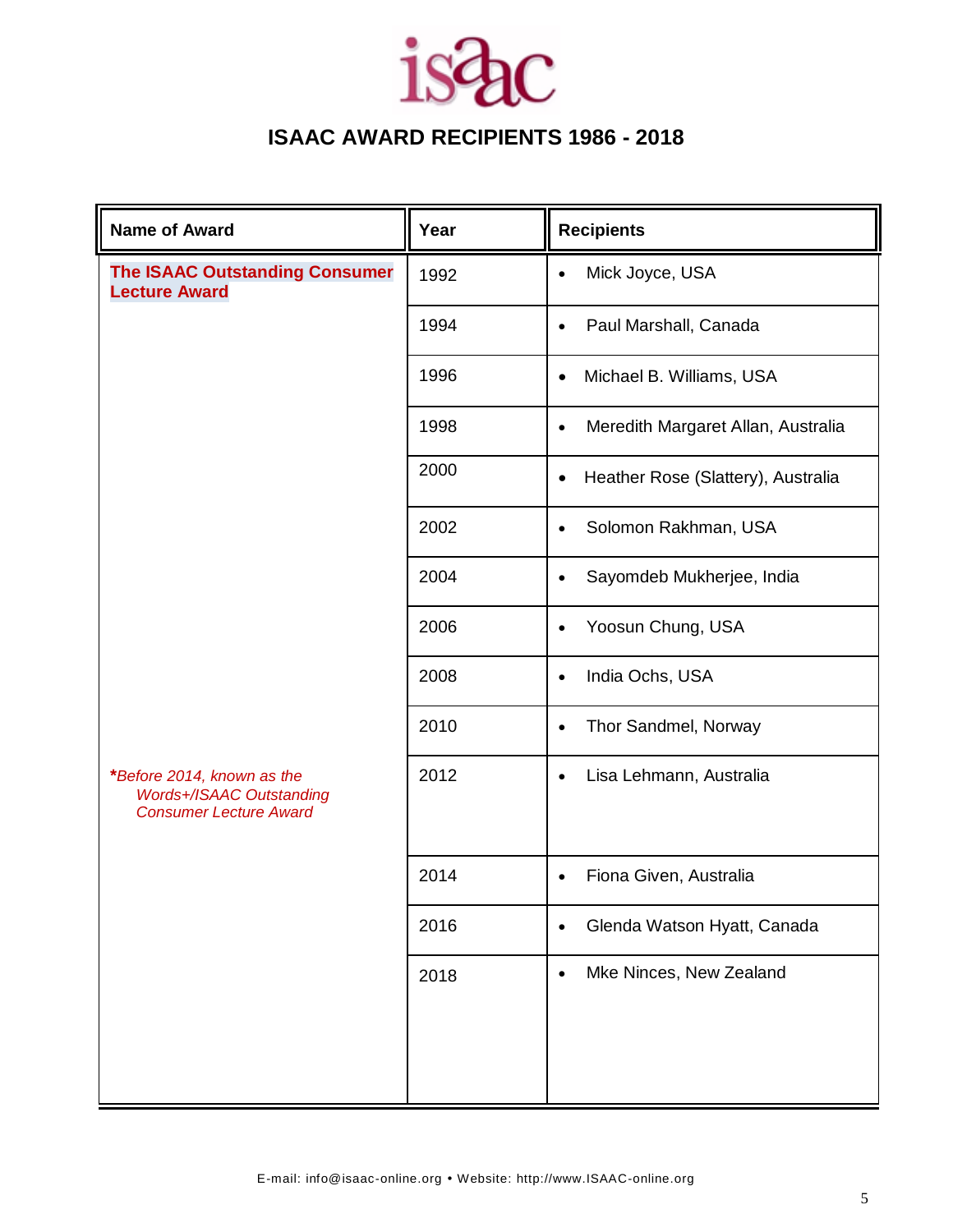| <b>Name of Award</b>                                   | Year | <b>Recipients</b>                                                            |
|--------------------------------------------------------|------|------------------------------------------------------------------------------|
| <b>The ISAAC Distinguished Service</b><br><b>Award</b> | 1990 | Sarah Blackstone, USA<br>$\bullet$                                           |
|                                                        | 1992 | Judy Seligman-Wine, Israel<br>$\bullet$                                      |
|                                                        | 1994 | Lyle Lloyd, USA<br>$\bullet$                                                 |
|                                                        | 1996 | Penny Parnes, Canada<br>$\bullet$                                            |
|                                                        | 1998 | <b>Bruce Baker, USA</b><br>$\bullet$                                         |
|                                                        | 2000 | Karen Bloomberg, Australia<br>$\bullet$                                      |
|                                                        | 2002 | Aurelia Rivarola, Italy<br>$\bullet$                                         |
|                                                        | 2004 | Shirley McNaughton, Canada<br>$\bullet$                                      |
|                                                        | 2006 | John M. Costello, USA<br>$\bullet$                                           |
|                                                        | 2008 | Michael B. Williams, USA<br>$\bullet$                                        |
|                                                        | 2010 | Hilary Johnson, Australia<br>$\bullet$                                       |
|                                                        | 2012 | Filip Loncke, USA<br>$\bullet$                                               |
|                                                        | 2014 | Janet Larcher, UK<br>$\bullet$                                               |
|                                                        | 2016 | Hanne Rohde, Denmark<br>$\bullet$                                            |
|                                                        | 2018 | Scope Australia, Communication<br>$\bullet$<br>and Inclusion Resource Centre |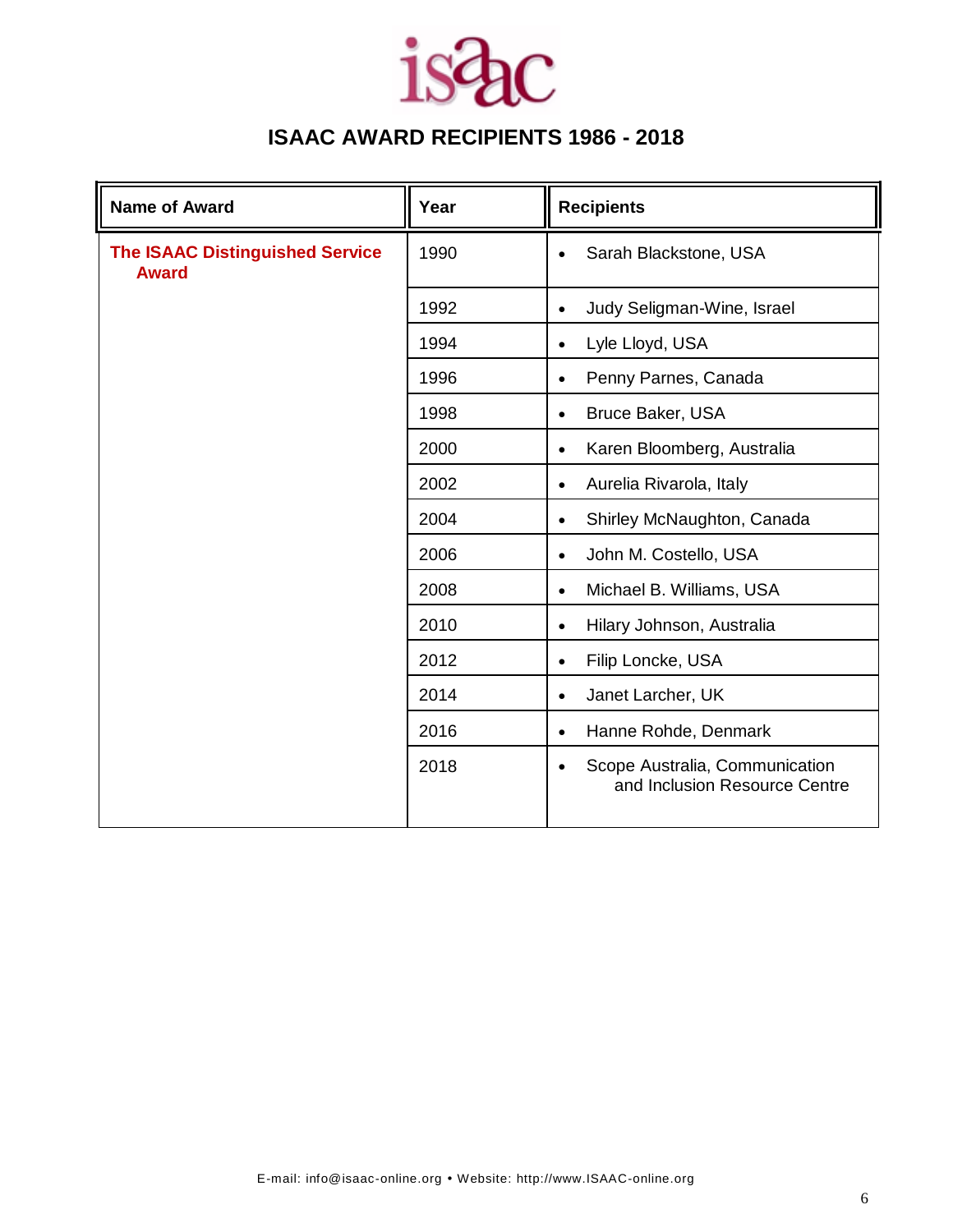| <b>Name of Award</b>                                                                         | Year | <b>Recipients</b>                                |
|----------------------------------------------------------------------------------------------|------|--------------------------------------------------|
| <b>The Bridge School International/</b><br><b>ISAAC Teacher-in-Residence</b><br><b>Award</b> | 1998 | Usha Dalvi, India<br>$\bullet$                   |
|                                                                                              | 2000 | Alina Smyczek, Poland<br>$\bullet$               |
|                                                                                              | 2002 | Sarah Yong, Singapore<br>$\bullet$               |
|                                                                                              | 2004 | Gabriela Berlanga Ramirez, Mexico<br>$\bullet$   |
|                                                                                              | 2006 | Veronica Gavu, South Africa<br>$\bullet$         |
|                                                                                              | 2008 | Kirsty Gillian Nourse, South Africa<br>$\bullet$ |
|                                                                                              | 2011 | Kyung-Im Han, South Korea<br>$\bullet$           |
|                                                                                              | 2012 | Madhumita Dasgupta, India<br>$\bullet$           |
|                                                                                              | 2014 | Krithika Venkataram, India<br>$\bullet$          |
|                                                                                              | 2016 | Carmen Valcu, Romania<br>$\bullet$               |
|                                                                                              | 2018 | Patricia Gutiérrez, Argentina<br>$\bullet$       |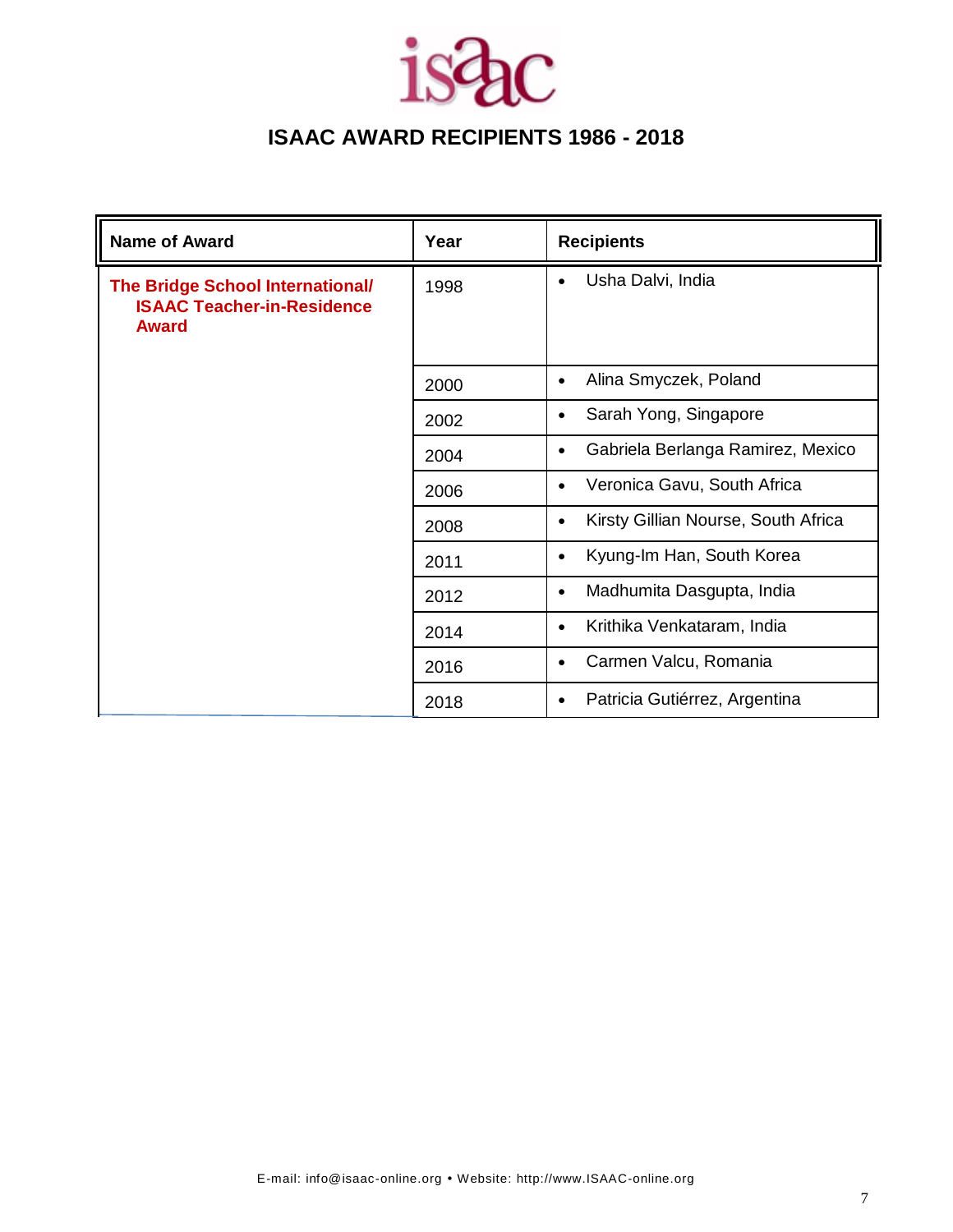| <b>Name of Award</b>              | Year | <b>Recipients</b>                                                                                                                                                                                 |
|-----------------------------------|------|---------------------------------------------------------------------------------------------------------------------------------------------------------------------------------------------------|
| <b>The ISAAC Fellowship Award</b> | 2002 | Judy Wine, Israel<br>$\bullet$<br>Sudha Kaul, India<br>$\bullet$<br>Hilary Johnson, Australia<br>$\bullet$                                                                                        |
|                                   | 2004 | Elisabeth Cataix-Negre, France<br>$\bullet$<br>Shirley McNaughton, Canada<br>$\bullet$<br>Penny Parnes, Canada<br>$\bullet$<br>Lyle Lloyd, USA<br>$\bullet$                                       |
|                                   | 2006 | Sarah Blackstone, USA<br>$\bullet$<br>Ursi Kristen, Germany<br>$\bullet$                                                                                                                          |
|                                   | 2008 | John Todman, UK<br>$\bullet$<br>Mats Granlund, Sweden<br>$\bullet$<br>Pat Mirenda, Canada<br>$\bullet$<br>Toby Churchill, UK<br>$\bullet$<br>Marie-Gabrielle Tytgat, Belgium<br>$\bullet$         |
|                                   | 2010 | Barbara Collier, Canada<br>$\bullet$<br>John Costello, USA<br>$\bullet$<br>Caroline Musselwhite, USA<br>$\bullet$<br>Mary Ann Romski, USA<br>$\bullet$<br>Anne Warrick, Canada<br>$\bullet$       |
|                                   | 2012 | Paul Marshall<br>$\bullet$<br>Rose A. Sevcik<br>$\bullet$<br>Michael B. Williams<br>$\bullet$                                                                                                     |
|                                   | 2014 | <b>Ralf Schlosser</b><br>$\bullet$                                                                                                                                                                |
|                                   | 2016 | Susan Balandin<br>$\bullet$<br>Dave Beukelman<br>$\bullet$<br>Juan Bornman<br>$\bullet$<br><b>Bronwyn Hemsley</b><br>$\bullet$<br>Janice Light<br>$\bullet$<br>Stephen von Tetzchner<br>$\bullet$ |
|                                   | 2018 | <b>Not presented</b>                                                                                                                                                                              |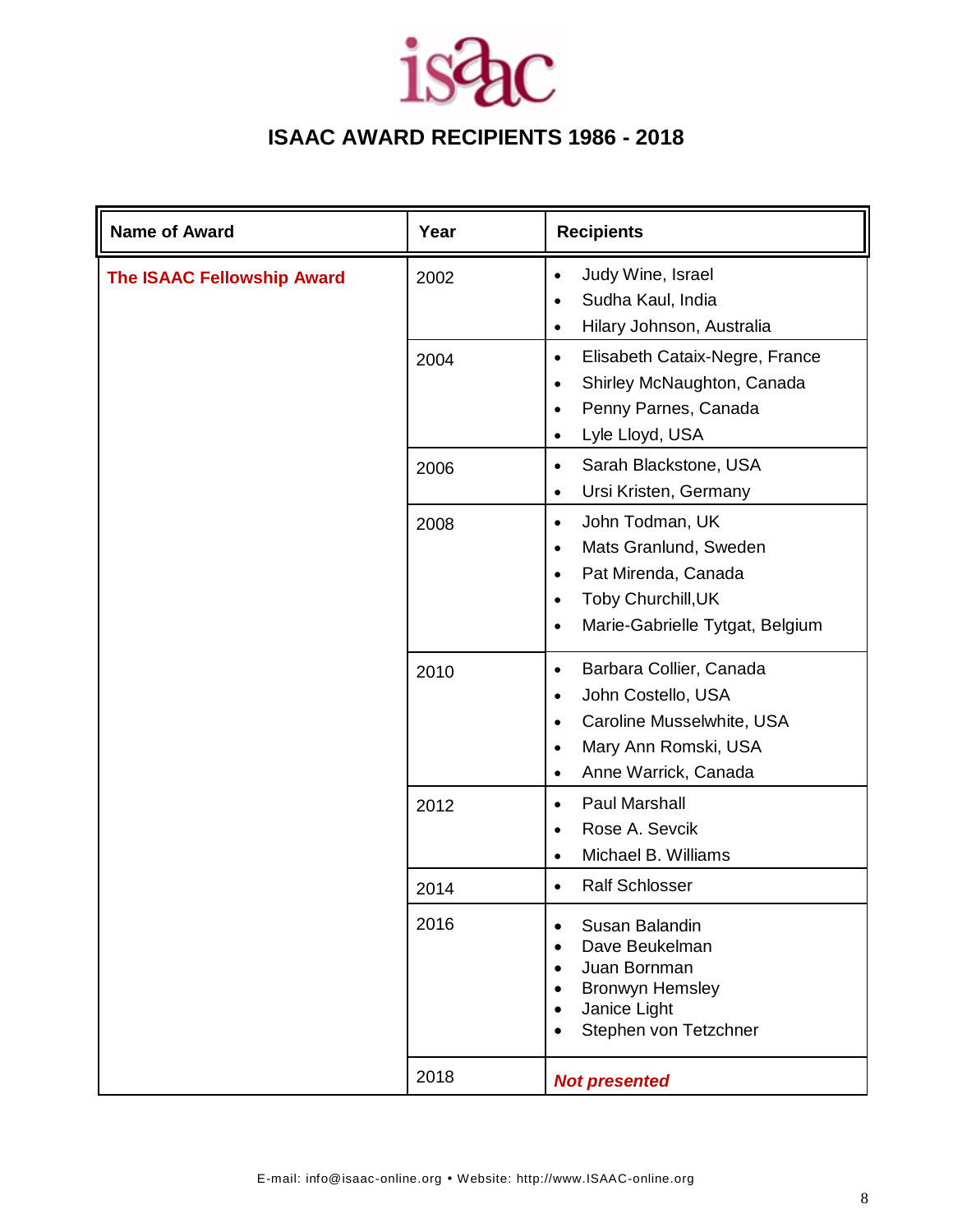

#### *THE FOLLOWING AWARDS HAVE BEEN DISCONTINUED*

| <b>AbleNet - ISAAC Remarkable</b><br><b>Achievements Award *</b> | 1994 | Nola Marriner, USA<br>$\bullet$               |
|------------------------------------------------------------------|------|-----------------------------------------------|
|                                                                  | 1996 | Janice Light, USA<br>$\bullet$                |
|                                                                  | 1998 | David Koppenhaver, USA<br>$\bullet$           |
|                                                                  | 2000 | David Yoder, USA<br>$\bullet$                 |
|                                                                  | 2002 | Teresa Iacono, Australia<br>$\bullet$         |
|                                                                  | 2004 | Karen Erickson, USA<br>$\bullet$              |
|                                                                  | 2006 | Reena Sen, India<br>$\bullet$                 |
|                                                                  | 2008 | Annika Dahlgren Sandberg, Sweden<br>$\bullet$ |
|                                                                  | 2010 | Swati Chakraborty, India<br>$\bullet$         |
|                                                                  | 2012 | <b>Discontinued</b>                           |

\* *Previously known as AbleNet Literacy / ISAAC Award (2005 – 2009); prior to 2005, known as the Don Johnson/AbleNet Distinguished Lecture (formerly Don Johnston "Discover Potential...Experience Success: Lectureship).*

| <b>NAME OF AWARD</b>              | <b>YEAR</b> | <b>RECIPIENTS</b>                                                      |
|-----------------------------------|-------------|------------------------------------------------------------------------|
| <b>The Echo Voice/ISAAC Award</b> | 2006        | Angela Gallard, Australia<br>Elizabeth Marando, Australia<br>$\bullet$ |
|                                   | 2008        | <b>Not presented</b>                                                   |
|                                   | 2009        | <b>Discontinued</b>                                                    |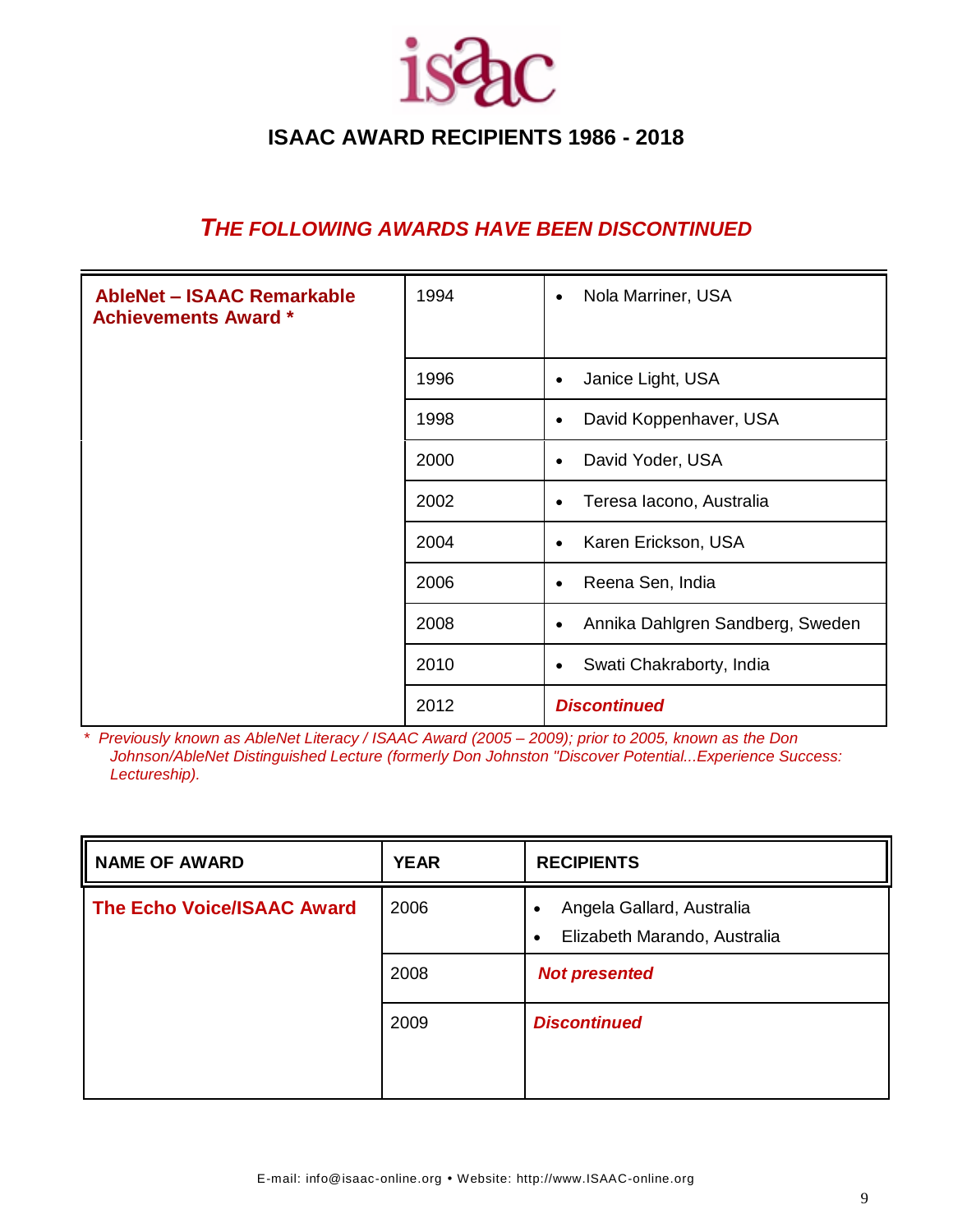

| <b>Name of Award</b>                          | Year | <b>Recipients</b>            |
|-----------------------------------------------|------|------------------------------|
| The Possum - ISAAC<br><b>Aspiration Award</b> | 2008 | • John Draper, Canada        |
|                                               | 2010 | • Darryl Sellwood, Australia |
|                                               | 2012 | <b>Discontinued</b>          |

\* *In 2008, this award was known as The Possum – ISAAC Opportunity Award.*

| <b>Name of Award</b>                                      | Year       | <b>Recipients</b>                                                                                                                                                                                                                                                                             |
|-----------------------------------------------------------|------------|-----------------------------------------------------------------------------------------------------------------------------------------------------------------------------------------------------------------------------------------------------------------------------------------------|
| <b>Prentke Romich / ISAAC</b><br><b>Scholarship Award</b> | 1987 Feb)  | Eileen Seaman, USA<br>$\bullet$<br>Deborah Kuhn, USA<br>$\bullet$<br>Sandra Challenger, USA<br>$\bullet$<br>Kathryn Garrett, USA<br>$\bullet$<br>Janice Light, USA<br>$\bullet$<br>Ajit Harsinghani, USA<br>$\bullet$<br>William Hubbard, USA<br>$\bullet$<br>Paul Dongilli, USA<br>$\bullet$ |
|                                                           | 1987 (Aug) | Bernard O'Keefe, Canada<br>$\bullet$<br>Judith Allen, USA<br>$\bullet$                                                                                                                                                                                                                        |
|                                                           | 1988 (Feb) | Sandra Boehlmer, USA<br>$\bullet$<br>Deanna Kempka, USA<br>$\bullet$                                                                                                                                                                                                                          |
|                                                           | 1989 (Feb) | Laurel Allen, USA<br>$\bullet$<br>Kathy Mathews, USA<br>$\bullet$<br>Nancy Stein, USA<br>$\bullet$<br>Carole Zangari, USA<br>$\bullet$                                                                                                                                                        |
|                                                           | 1989 (Aug) | Patricia Dowden, Canada<br>$\bullet$<br>Sophia Kalman, Hungary<br>$\bullet$                                                                                                                                                                                                                   |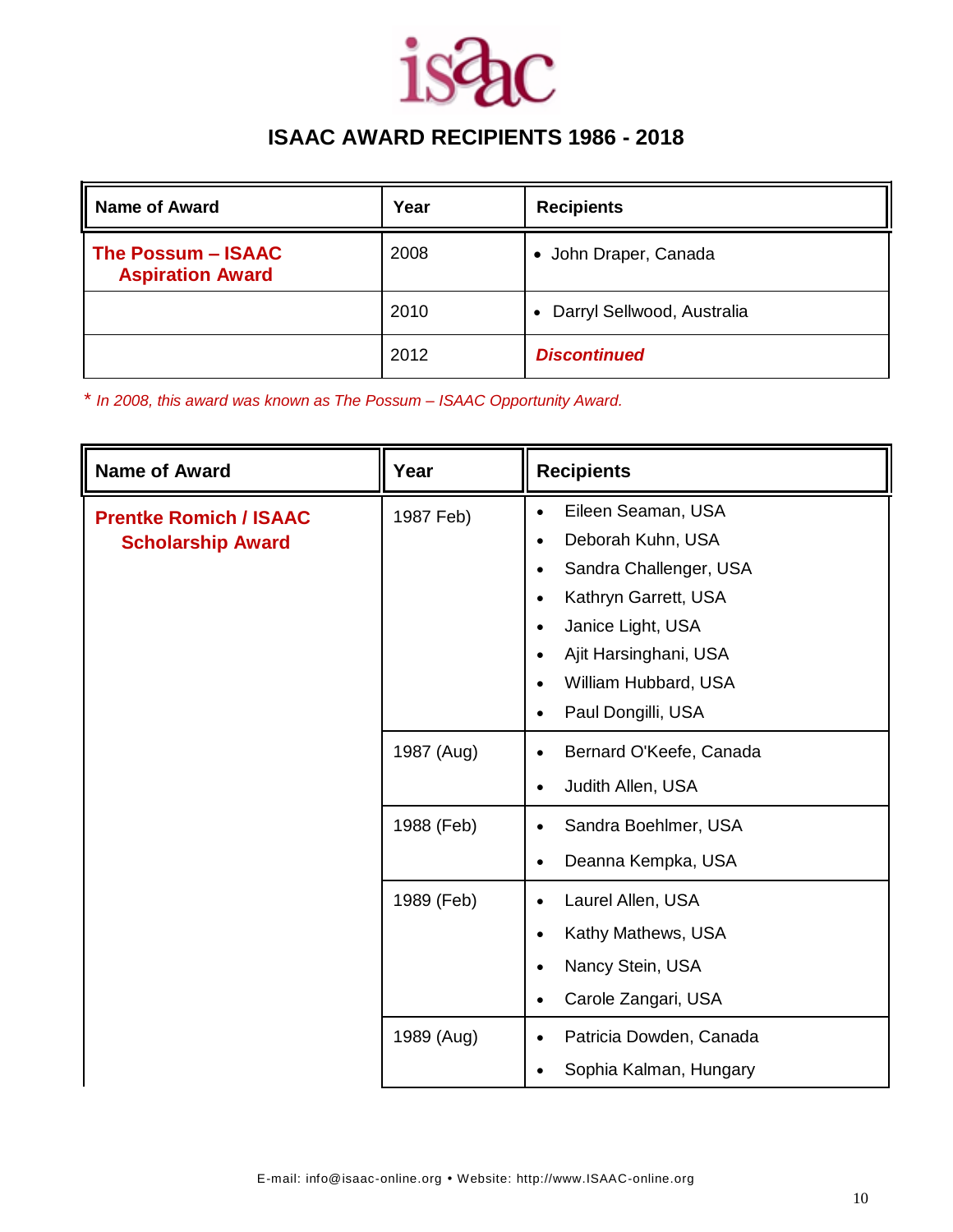

| 1991 (Feb) | Kim Baker, USA<br>Patricia Ford, USA<br>Ruma Basu, India                                         |
|------------|--------------------------------------------------------------------------------------------------|
|            | Susan Kocipak, USA<br>Jane Remington-Gurney, Australia<br>Annalu Waller, Scotland/South Africa   |
| 1991 (Aug) | Pnina Bialik, Israel<br>Venelin Kaludov, Hungary<br>Kim Kowarsky, Canada<br>Anne Warrick, Canada |
| 1992 (Feb) | Monica Gustafson, Sweden<br>Joy Nance, USA<br>Martine Smith, Ireland                             |
| 1993 (Feb) | Susie Blackstien-Adler, Canada<br>Karen Fallon, USA<br>Ann Hynes, Ireland                        |
| 1993 (Aug) | Jane Stayer, USA<br><b>Bridget Untersee, USA</b><br>Marilyn Panayi, USA/UK                       |
| 1994 (Feb) | Judy Seligman-Wine, Israel<br>Pnina Bialik, Israel<br>Lisa Scharf, Israel                        |
| 1994 (Aug) | David Roy, USA/UK                                                                                |
| 1995 (Feb) | Klara Pataki/Gyorgyi Bagotai T., Hungary<br>Siobhan Long, Ireland                                |
| 1995 (Aug) | Rick Burger, Canada<br>Magdalena Grycman, Poland                                                 |
| 1996 (Feb) | Katarzyna Kaniecka, Poland<br>Michal Nir, Israel<br>Jackie Reed, Ireland                         |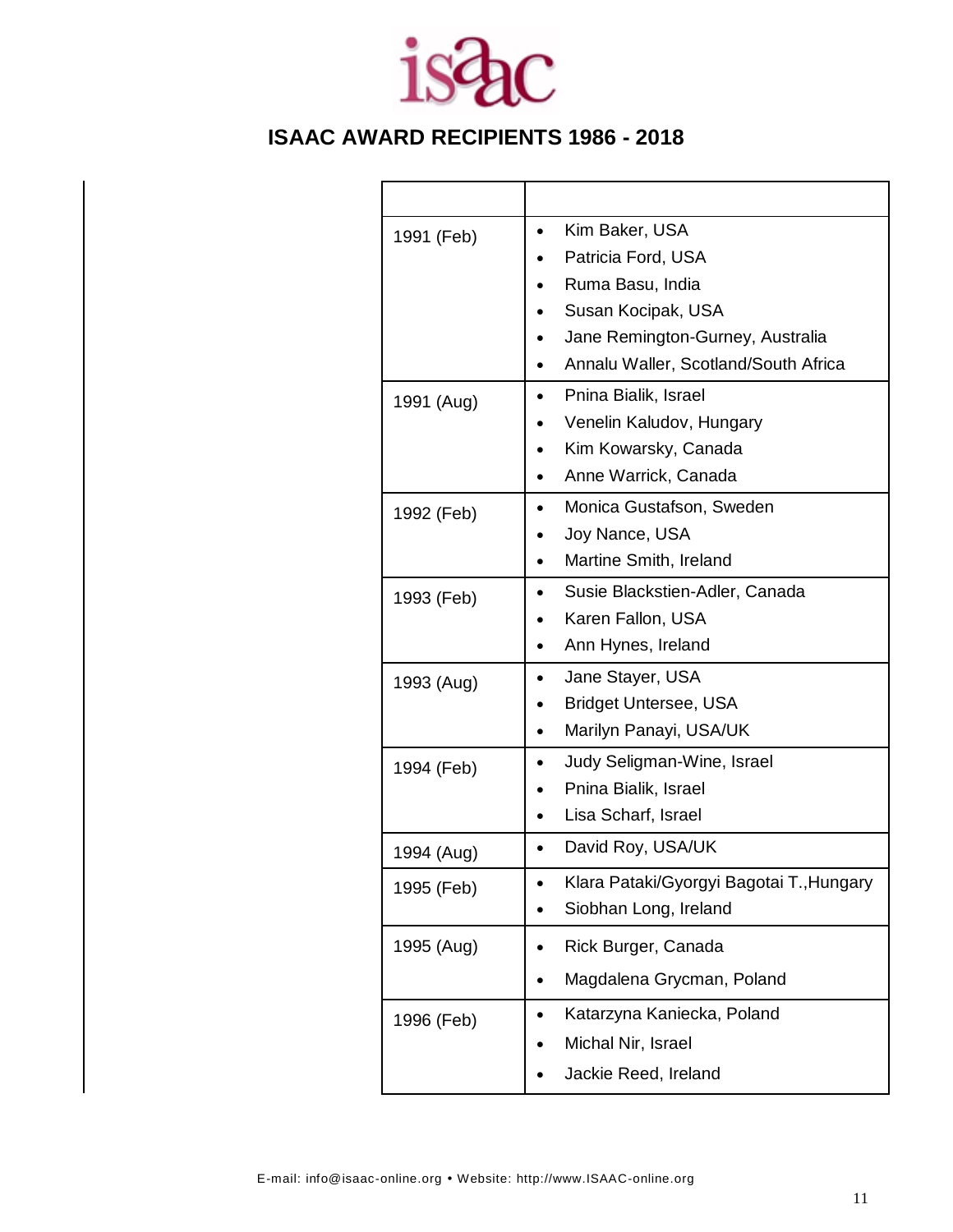

| 1996 (Aug) | Lucie Laudova, Czech Republic<br>$\bullet$ |
|------------|--------------------------------------------|
|            | Keren Hoffman, Israel/USA<br>$\bullet$     |
|            | Susan Balandin, Australia                  |
| 1997       | Lynn E. Fox, USA<br>٠                      |
|            | Ilana Gorfil, Israel<br>$\bullet$          |
|            | Keila Waksvik, Australia<br>٠              |
| 1998 (Aug) | Anthony Thomas, Australia<br>$\bullet$     |
|            | Kristen Rosen, Sweden<br>$\bullet$         |
|            | Rupal Patel, Canada<br>٠                   |
| 1999       | <b>Discontinued</b>                        |
|            |                                            |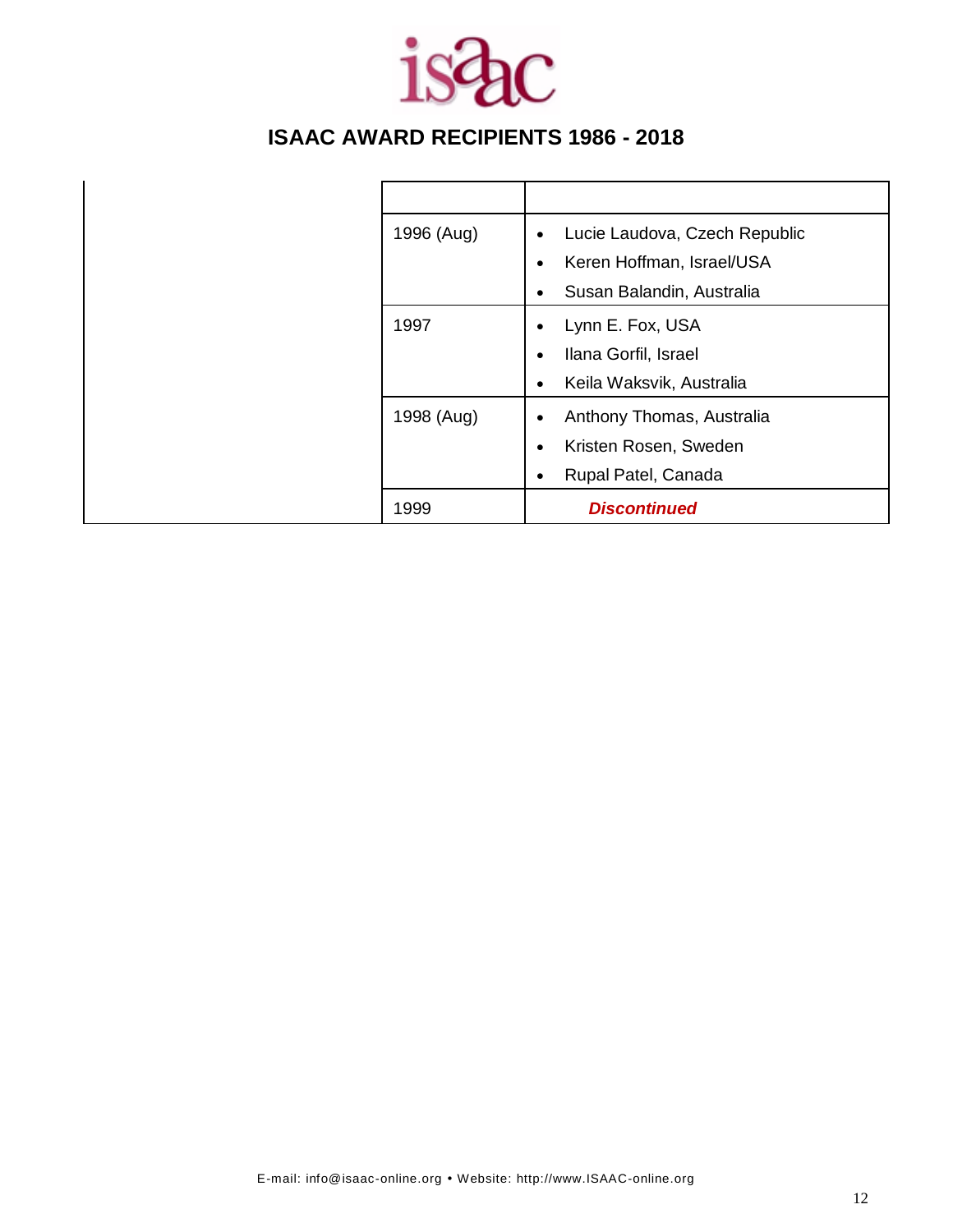### *isdac*

### **ISAAC AWARD RECIPIENTS 1986 - 2018**

| <b>Name of Award</b>                                                                    | Year | <b>Recipients</b>                                                                                                  |
|-----------------------------------------------------------------------------------------|------|--------------------------------------------------------------------------------------------------------------------|
| <b>The Shirley McNaughton</b><br><b>Exemplary Communication /</b><br><b>ISAAC Award</b> | 1990 | Leo Leppalla, Sweden                                                                                               |
|                                                                                         | 1991 | Colleen Haney and Colleagues at<br>$\bullet$<br>the Pennsylvania Special Education<br>Assistive Device Center, USA |
|                                                                                         | 1992 | Marta Liberoff, Argentina<br>$\bullet$                                                                             |
|                                                                                         | 1993 | AICA, Italy<br>$\bullet$                                                                                           |
|                                                                                         | 1994 | Hamilton-Wentworth Communication<br>$\bullet$<br>Collective, Canada                                                |
|                                                                                         | 1996 | Annalu Waller<br>$\bullet$                                                                                         |
|                                                                                         | 1998 | Kathrin Lemler, Astrid Leson, Stefan<br>$\bullet$<br>Gemmel, Germany                                               |
|                                                                                         | 2000 | Paul & Rosemary Marshall, Canada<br>$\bullet$                                                                      |
|                                                                                         | 2002 | Centre for AAC (Erna Alant and<br>$\bullet$<br>Colleagues), South Africa                                           |
|                                                                                         | 2004 | Luciana Wolff, Brazil<br>$\bullet$                                                                                 |
|                                                                                         | 2006 | lina Heikurainen, Finland<br>$\bullet$                                                                             |
|                                                                                         | 2008 | Sharif Mamun, Bangladesh<br>$\bullet$<br>Wern Palmius, Sweden<br>$\bullet$                                         |
|                                                                                         | 2010 | Corneli Strydom, South Africa<br>$\bullet$                                                                         |
|                                                                                         | 2012 | Peter Zein, UK<br>$\bullet$                                                                                        |
|                                                                                         | 2014 | <b>Discontinued</b>                                                                                                |
| <b>Name of Award</b>                                                                    | Year | <b>Recipients</b>                                                                                                  |
| <b>Els Koerselman Memorial</b><br><b>Scholarship*</b>                                   | 2004 | Inge & Greet van Gils, Netherlands<br><b>Discontinued</b>                                                          |

*\* Established and sponsored by Blissymbolics Communication International*